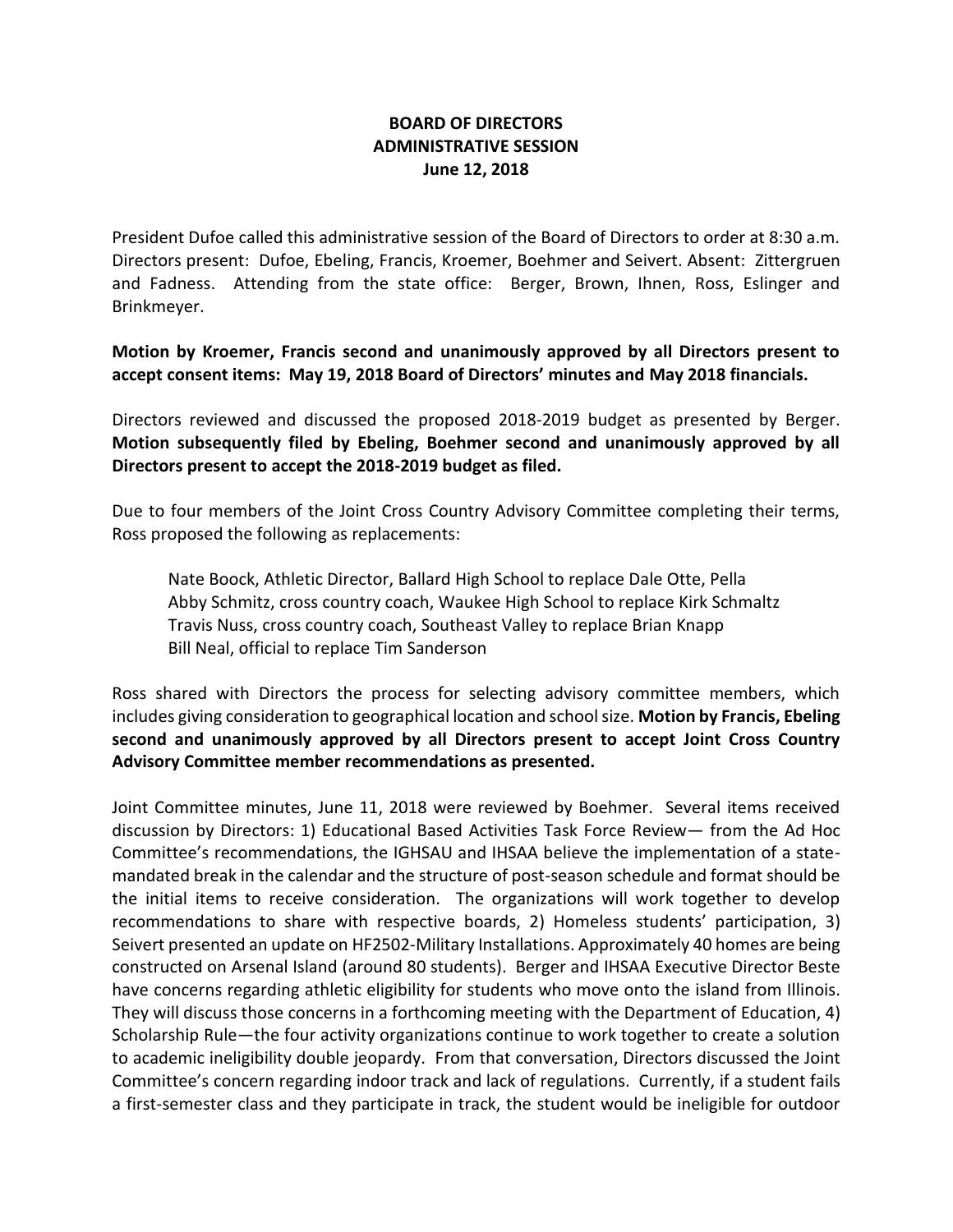track but could compete in indoor track because indoor track is not regulated. Joint Committee suggested the IGHSAU and IHSAA work on creating separate regulations for indoor and outdoor track, 5) The IHSAA is allowing regular-season wrestling tournaments to include a girls' division.

Brinkmeyer presented a state golf tournament review. Within the review she indicated that the Golf Advisory Committee will discuss the rule of advancing the third-place team to the regional final meet if the host school, playing on its home course, finishes first or second. New this year, the second day of competition was to start with tee times. The use of tee times was to create more of a tournament atmosphere with the lowest-scoring golfers paired in the last group of the day. Only one course utilized tee times on the second day and it lengthened tournament play one hour. The advisory committee will also review the state golf tournament format in total.

Within the state soccer tournament review Brinkmeyer shared that 1) attendance was down slightly from a year ago, 2) favorable comments were received regarding starting the matches one hour earlier each day, 3) semifinal matches were streamed, and 4) for the first time this year, two all-female officiating crews worked two separate championship matches. The Soccer Advisory Committee will discuss the season in which soccer is played. They will also discuss playing the girls' state tournament the same week as the boys. One option is possibly having the girls play every other day.

Ihnen reviewed the state tennis tournament. This year the state tournament schedule was adjusted. Rather than the state tennis tournament being contested three straight days, there was one day between the singles/doubles matches and team competition. The reason for the change was to avoid conflicts with regional soccer, particularly the 1A schools, and to allow a one day of rest after singles/doubles and before team play. Coaches had expressed concern for players' safety when playing three consecutive days in extreme heat. Feedback on the change from the players and coaches was overwhelmingly positive.

Directors again discussed private school transfer policy/bullying and harassment. This item will be on the July agenda for additional discussion. It is anticipated that Directors will approve the policy.

The IGHSAU Officials' Code of Ethics Policy has been updated. In addition to the "Officials' Code of Ethics" the new policy now includes "Conduct of Officials", "Criminal History Policy" and an "Appeals Process". The IGHSAU has also adopted "Social Media Guidelines for Officials" from the National Association of Sports Officials. The "Criminal History Policy" received considerable discussion. Unless an applicant receives authorization from Executive Director Berger, he/she will be unable to register as an IGHSAU official if they have been convicted of a felony. Legal counsel has reviewed the policies in total and has no concerns for implementation. Directors were informed the IHSAA has recently approved the policy. Following additional review and discussion in the July meeting, Directors anticipate approving the policy.

Berger presented state qualifying team travel and per diem supplement data and information on increased ticket prices. Berger indicated if ticket prices were increased, the additional funds